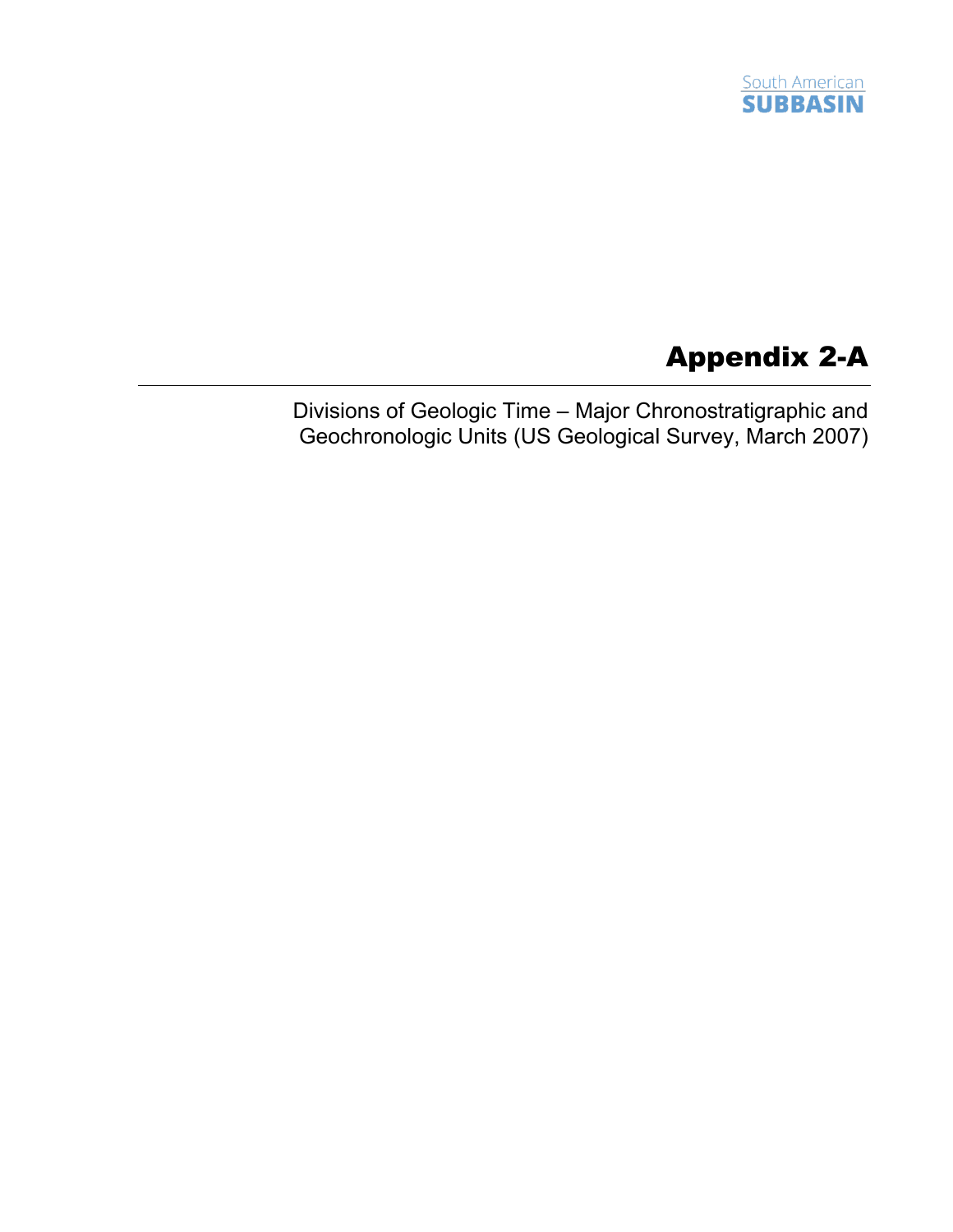

# **Divisions of Geologic Time— Major Chronostratigraphic and Geochronologic Units**

*Introduction.*—Effective communication in the geosciences requires consistent uses of stratigraphic nomenclature, especially divisions of geologic time. A geologic time scale is composed of standard stratigraphic divisions based on rock sequences and calibrated in years (Harland and others, 1982). Over the years, the development of new dating methods and refinement of previous ones have stimulated revisions to geologic time scales.

Since the mid-1990s, geologists from the U.S. Geological Survey (USGS), State geological surveys, academia, and other organizations have sought a consistent time scale to be used in communicating ages of geologic units in the United States. Many international debates have occurred over names and boundaries of units, and various time scales have been used by the geoscience community.

*New time scale.*—Since the publication by the USGS of the 7th edition of "Suggestions to Authors" (STA7; Hansen, 1991), no other time scale has been officially endorsed by the USGS. For consistency purposes, the USGS Geologic Names Committee (GNC; see box for members) and the Association of American State Geologists (AASG) developed **Divisions of Geologic Time** (fig. 1). The **Divisions of Geologic Time** is based on the time scale in STA7 (Hansen, 1991, p. 59) and updates it with the unit names and boundary age estimates ratified by the International Commission on Stratigraphy (ICS). Scientists should note that other published time scales may be used, provided that these are specified and referenced (for example, Palmer, 1983; Harland and others, 1990; Haq and Eysinga, 1998; Gradstein and others, 2004). Advances in stratigraphy and geochronology require that any time scale be periodically updated. Therefore, the **Divisions of Geologic Time** is dynamic and will be modified as needed to include accepted changes of unit names and boundary age estimates.

The **Divisions of Geologic Time** shows the major chronostratigraphic (position) and geochronologic (time) units; that is, eonothem/eon to series/epoch divisions. Workers should refer to the ICS time scale (Ogg, 2004) for stage/age terms. Most systems of the Paleozoic and Mesozoic are subdivided into series utilizing the terms "Lower," "Middle," and "Upper." The geochronologic counterpart terms for subdivisions of periods are "Early," "Middle," and "Late." The international geoscience community is applying names to these subdivisions based on stratigraphic sections at specific localities worldwide. All series/epochs of the Silurian and Permian have been named. Although the usage of these names is preferred, "lower/early," "middle," and "upper/ late" are still acceptable as informal units (lowercase) for these two systems/periods. Also the Upper Cambrian has been named "Furongian" in the ICS time scale. However, the GNC will not recognize this name and include it in the **Divisions of Geologic Time** until all series/epochs of the Cambrian are named.

*Cenozoic.*—There has been much controversy related to subdivisions of the Cenozoic, particularly regarding retention or

rank of the terms "Tertiary" and "Quaternary." Although some stratigraphers have suggested that these terms be abandoned, the issue remains unresolved. If the terms are retained, there will need to be agreement on the status of the Quaternary as a system/period or subsystem/subperiod. Another controversial issue is the position of the base of the Quaternary; is it at the base of the Pleistocene or within the upper Pliocene? These positions have age estimates of 1.8 Ma and 2.6 Ma, respectively (see box for age terms). Until a decision is made on the subdivisions of the Cenozoic, the **Divisions of Geologic Time** will follow the general structure of the time scale in STA7 (Hansen, 1991) in accepting the use of the terms "Tertiary" and "Quaternary" and the equivalence of the bases of the Quaternary and Pleistocene. The map symbols "T" (Tertiary) and "Q" (Quaternary) have been used on geologic maps for more than a century and are widely used today.

*Precambrian.*—For many years, the term "Precambrian" was used for the division of time older than the Phanerozoic. For consistency with the time scale in STA7 (Hansen, 1991), the term "Precambrian" is considered to be informal and without specific stratigraphic rank (although it is capitalized).

*Map colors.*—Geologic maps utilize color schemes based on standards that are related to the time scale. Two different schemes are used, one by the Commission for the Geologic Map of the World (CGMW) and another by the USGS. Colors typically shown on USGS geologic maps have been used in a standard fashion since the late 1800s and recently have been published in the digital cartographic standard for geologic map symbolization (Federal Geographic Data Committee, Geologic Data Subcommittee, 2006). The GNC decided in 2006 that the USGS colors should be used for large-scale and regional geologic maps of the United States. For international maps or small-scale maps (for instance, 1:5 million) of the United States or North America, the GNC recommends the use of the international colors. Specifications for the USGS colors are in Federal Geographic Data Committee, Geologic Data Subcommittee (2006), and those for the CGMW colors are in Gradstein and others (2004).

*Acknowledgments.*—This Fact Sheet benefited from thoughtful reviews by John Repetski (USGS) and Donald E. Owen (Lamar University, Beaumont, Tex., and North American Commission on Stratigraphic Nomenclature).

#### By U.S. Geological Survey Geologic Names Committee

#### **Members of the Geologic Names Committee of the U.S. Geological Survey, 2006**

Randall C. Orndorff (chair), Nancy Stamm (recording secretary), Steven Craigg, Terry D'Erchia, Lucy Edwards, David Fullerton, Bonnie Murchey, Leslie Ruppert, David Soller (all of the USGS), and Berry (Nick) Tew, Jr. (State Geologist of Alabama).